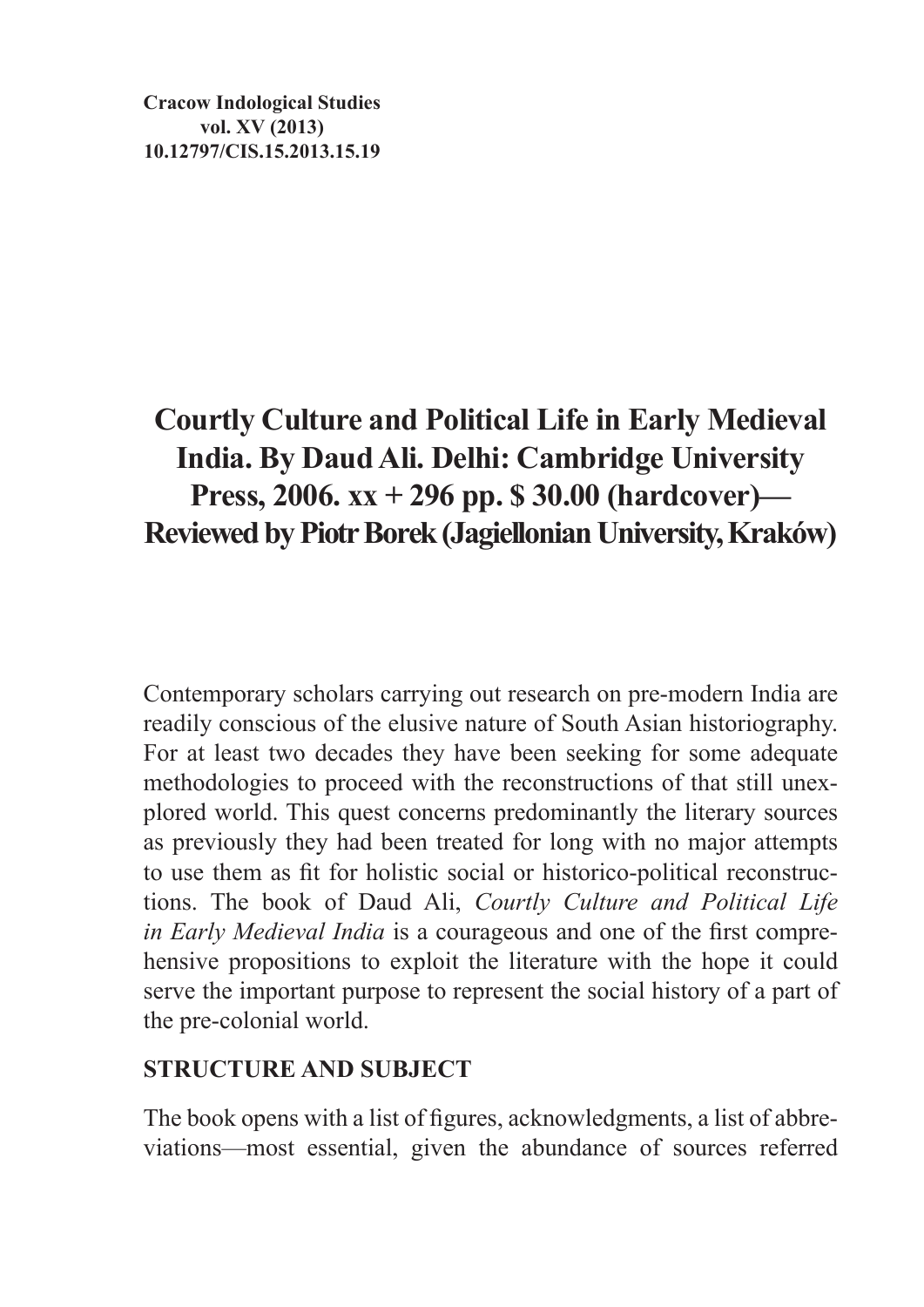to later, a glossary of the key Sanskrit terms and a theoretical introduction. The main text is divided into three parts: I. The Rise of Court Society in Medieval India, II. Aesthetics and the Courtly Sensibility, III. Courtly Love and Aristocratic Society. The first and longest part (pp. 29–140) comprises three chapters. Parts II (pp. 143–206) and III (pp. 209–261) composed of two chapters each are followed by ten pages of "conclusions and further directions" (pp. 262–271). A rich bibliography divided into an impressive list of primary sources (texts and translations—pp. 272–280 and epigraphic and numismatic material—pp. 280–281), secondary works (pp. 281–289) is followed by a surprisingly short index of names and terms (pp. 290–296).

During the lecture of subsequent chapters, one may have an impression that Ali deals with one specific court, but this is not the case. The temporal span of sources does not allow for a precise determination of the boundaries. Therefore, the book envisages presenting a set of themes and concerns common for the courtly culture developed over around a millennium. This culture has been shown as the one that originates in the court of the Mauryas (320–185 BCE). Many sources concern the post-Aśokan dynasties of North and Middle India, but the crystallization of this culture is to be seen under the Guptas and other rulers from the  $4<sup>th</sup>$  to the  $7<sup>th</sup>$  centuries CE. The latest caesura of the early medieval times is understood here as the period preceding immediately the coming to power of Muslim rulers. For "From the establishment of the Delhi Sultanate in the early thirteenth century, this culture was partially and gradually re-articulated in 'vernacular' languages which transformed and extended them, often now in open or implicit dialogue with the practices of Islamic polity" (p. 20).

One should not omit the short text of acknowledgments, where the author reveals the first motive for writing the book. He repeats after Martha Selby that "while nearly all of Sanskrit poetry was courtly in nature, courtly life has remained untreated in both historical and literary scholarship" (p. xiii). The early medieval Sanskrit courtly literature, which serves as empirical evidence for Daud Ali's study, had already been explored extensively before him, but no existing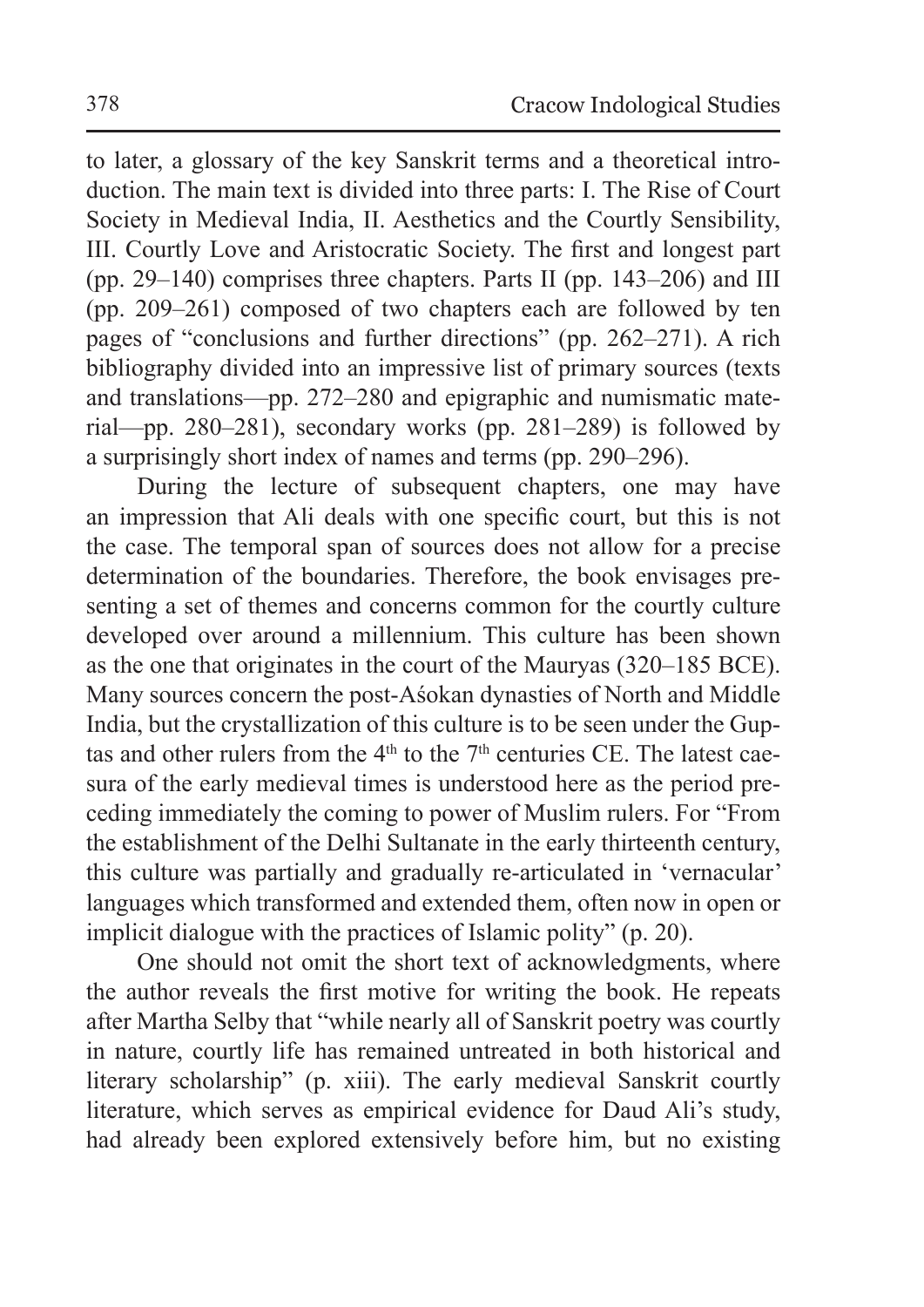scholarship shows any real attempts to use those sources to build a picture of social or political relations of that world; whereas, in fact, the purpose of the author was to use both the widely spread literary and, to a limited extent, visual sources to draw the complex courtly social relations which constitute an important part of the state's life and its politics. The novelty of the study comes from an attempt to provide a remedy for the problem with the existing kāvya scholarship which lies in the fact that "(…) those who have treated the social contexts of literary and aesthetic texts have by and large paid scant attention to the content of these sources, while those preoccupied with their content have done so with very little regard for context" (p. 13).

## **METHODOLOGY**

Given the above-mentioned author's agreement with the critique of the kāvya scholarship, one expects the book to combine or compare both content and context. Certainly, the author does it to some extent, but I am a bit unconvinced about the way the latter has been explored. I think the book does not really solve the problem of methodology that would enable the drawing of some clear structures of the context under discussion. The methodology, as Daud Ali heralds in the introduction, consists in using literary sources in two ways: "First, they will be used empirically (and hopefully not naively!) to assist in reconstructing the context into which they must then be placed to a much greater degree than Goodwin has done […]". He also hopes "to treat literary texts analytically as modes through which individuals were 'educated' and 'interpolated' into the structure of courtly life in a highly reflexive manner. And, rather than exalting the 'literary', [he hopes] instead to place literature within a wider set of aesthetic practices and ethical cultivations which where concerned with the body, the mind and the world" (p. 18). The lecture of the three parts of this book shows emphatically the author's reliance on the content of the sources, the context being still underexplored. The assumption that "literary texts corroborate many practices known from prescriptive literature, and thus, if read critically, can serve as useful evidence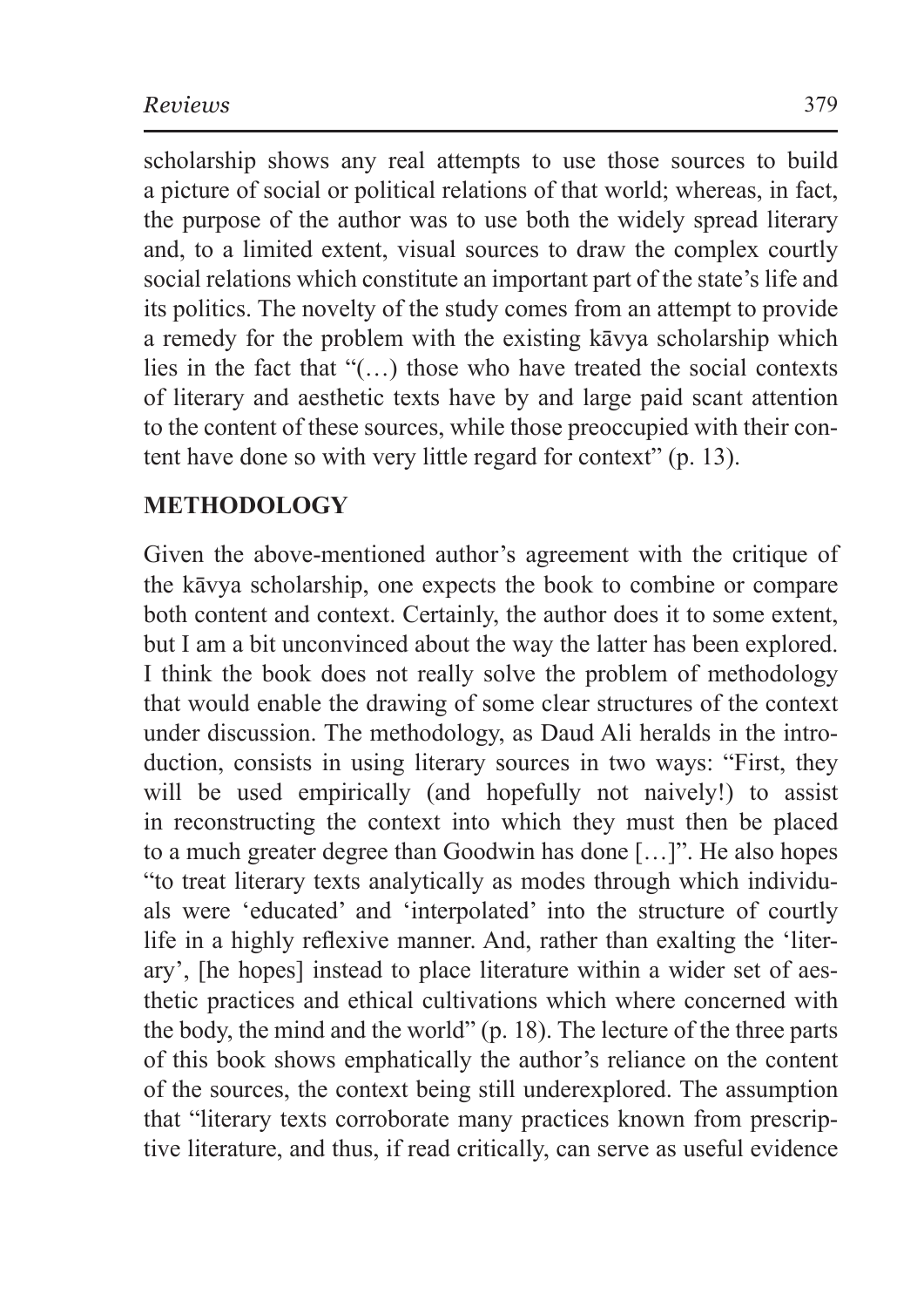in reconstructing the world of the court" (p. 18) does not always prevent the reader from the concern of the self-referential tautological character of the first, so-called empirical method. Based on the kāvya content, the picture of the social relations looks like a complete one but there is nothing convincing that would show which parts of it are descriptive and which normative. So, I would say it is hard to find passages where the logic of the book does not replicate one of the most striking problems with many kāvya texts. On the other hand, I would say the success of the book lies rather in the second, i.e. analytical way of treating the literary sources. It follows Sheldon Pollock's theory of kāvya as the aestheticizing power, or literature that has constantly both shaped and been shaped by politics. And that is what binds together all seven chapters of this volume. The application of this method justifies (or vice versa) a general proposition that "courtly culture should not be seen as a bland form of legitimatory discourse but rather a complex set of practices which were formative and constitutive of political life in early medieval India" (p. 24). Daud Ali encourages his readers to perceive the state as an entity that arises from activities of individuals rather than some self-evident structure. Therefore, the royal court is not only "a symbol of the state but a superordinate set of human relationships" (p. 7). In this sense, the criticism of legitimation theory or patronage model, "which assumes a very impoverished court sociology, one dominated by the simple figure of the king/patron" (p. 15), makes this book also an important challenge to the *status quo* of social studies.

## **SOURCES AND CONTENT**

Daud Ali used four types of material for his study: treatises on politics, love and aesthetics; dramatic, narrative and illustrative works; stone and copperplate epigraphical inscriptions; didactic and gnomic sayings, aphorisms and single stanza poems. All of them claim affinity to the wide category of kāvya literature. Although their bibliographical list is long (71 texts, some of them in multiple editions), the problematized narrative has been constructed with the predominant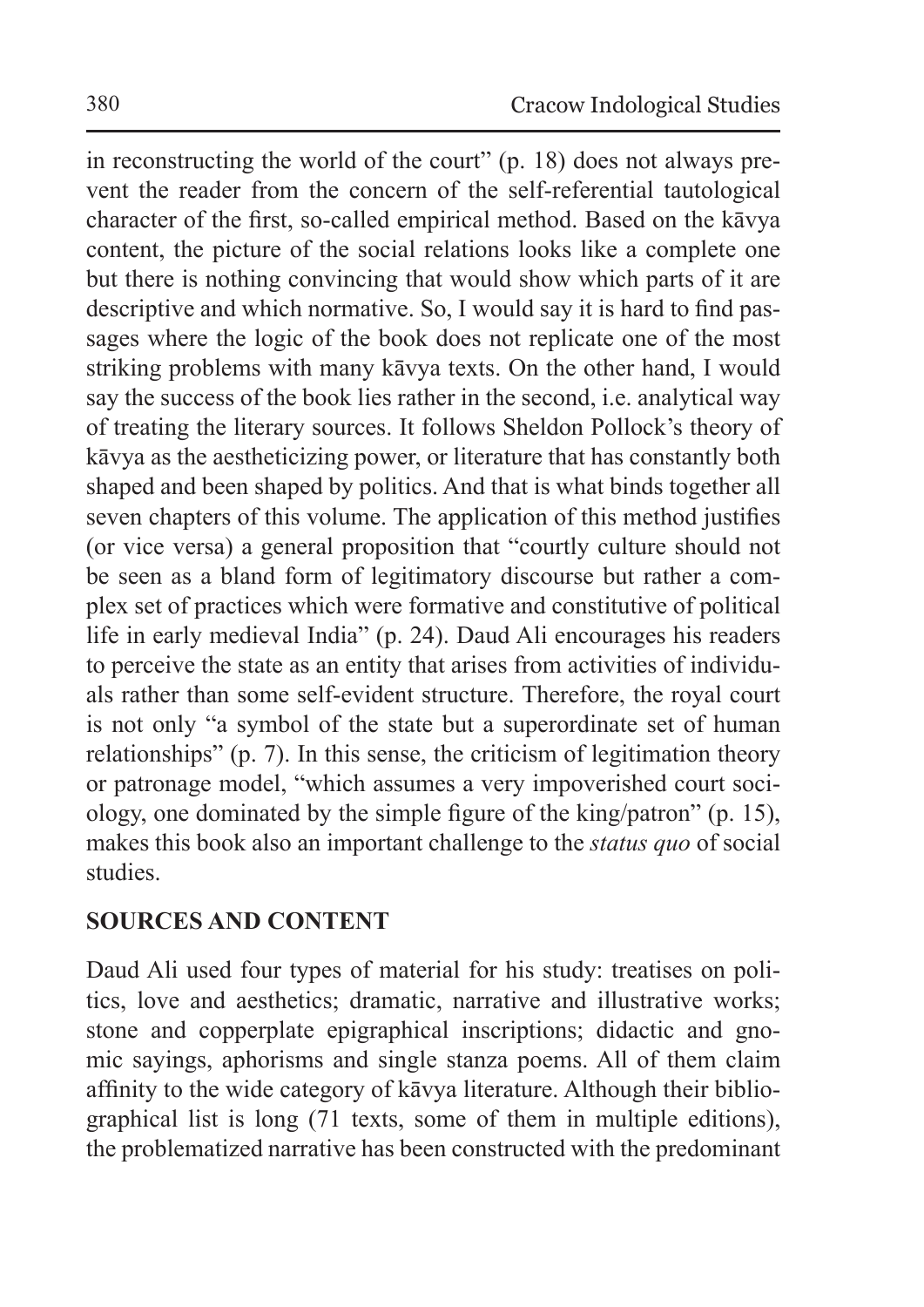use of only a few of them, the remaining ones mostly furnishing odd details of the picture of the culture. Besides the inscriptions from the *Corpus Inscriptionum Indicarum* and *South Indian Inscriptions, Kāmasūtra, Arthaśāstra, Nītisāra* and Bāṇa's *Harṣacarita* are the most extensively explored sources and they constitute the main "corpus of evidence" (p. 143) for the attempted reconstruction. Frequent references to *Mānavadhārmaśastra* and *Mānasollāsa*, as well as to Bāṇa's *Kādambarī* and three other dramas: Kālidāsa's *Mālavikāgnimitra*, Śudraka's *Mṛcchakaṭika* and Viśākhadatta's *Mudrārākṣasa* are to be observed mostly in the chapters of the first part. Additionally, there are also references to *Raghuvaṁśa* in the second part, or for instance to Ānandavardhana's *Dhvanyāloka* and other poetical treatises on the pages dedicated to the questions of refinement of speech, or those to gnomic literature in the last part of the book dedicated to erotic love.

The first chapter titled *The people of the court* deals with the personal structure of the royal household, including the architecture of the royal entourage and its relationship with the urban society. Starting with the description of the *digvijaya* martial ritual, it reveals to the reader many interesting phenomena that might have been true about the nature of wars in the early medieval India. Just to give a taste of what kind of data we may acquire from the study of the court structure, I propose to have a look at a short passage devoted to the customs of the Gurjara-Pratihāras, Pālas, Rāṣṭrakūṭas, Cālukyas, Cōḻas and Paramāras. Thanks to the observation of the hierarchy of people inhabiting or frequenting the court, one may notice for instance. that "The battles fought between these imperial houses rarely resulted in or even had as their goal the direct annexation of substantial territory any great distance from the core regions of these kingdoms" (p. 32). Similarly, one may find here a plethora of details about the nature of *kanyādāna* custom, functions of *goṣṭhi*s, honouring the new weavers coming to settle down in the town, or princely rights to succession. Daud Ali pays attention to the fact that the descriptions of those rights or customs must be to some extent a view on how it should be rather than how it really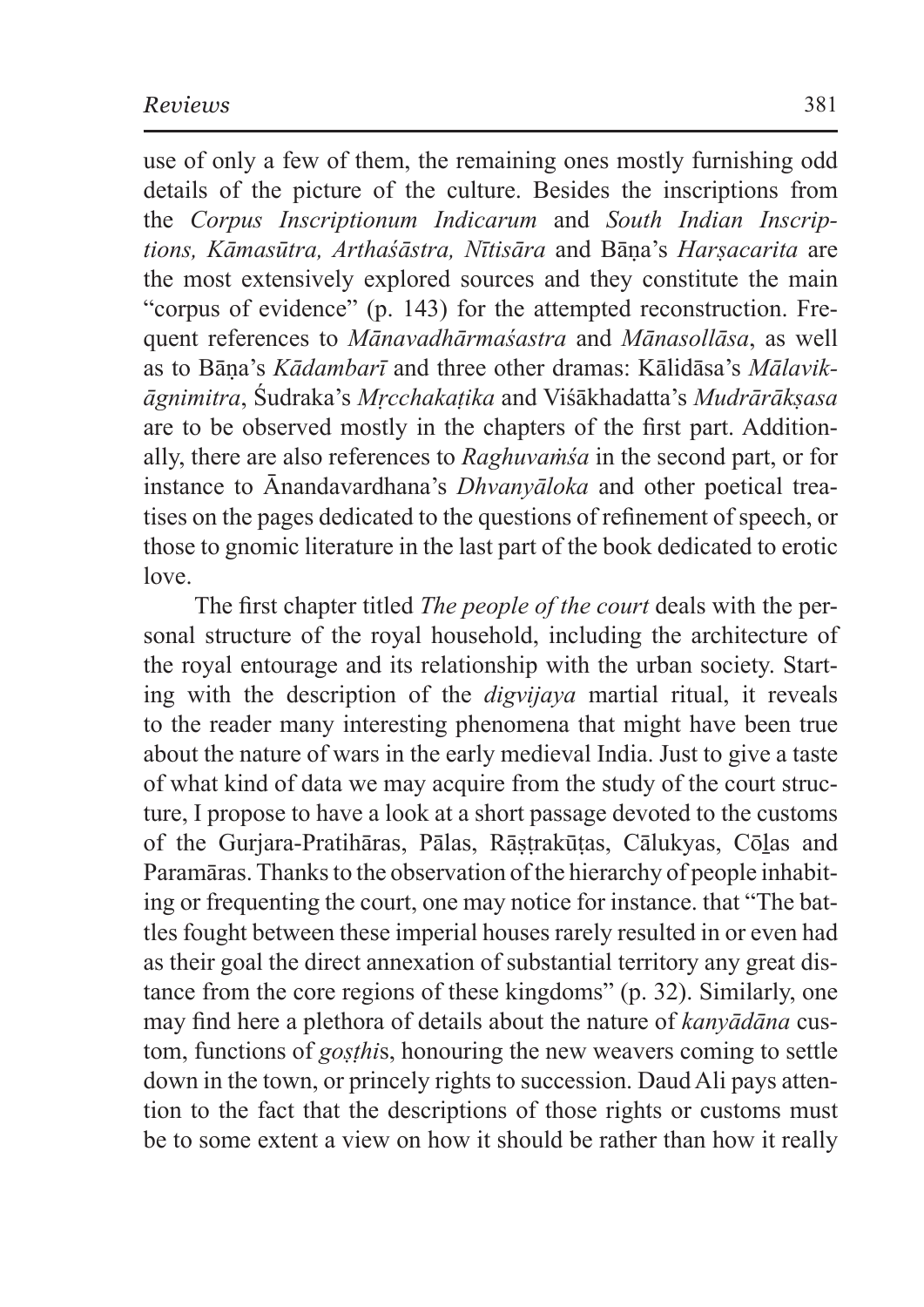was. So it is here that the reader may, for the first time, become suspicious whether the information provided is, an idealistic view or just a normative one. Chapter 2, *The culture of the court* is an account of worldly knowledge, the ways it was shared by the courtly circles and its overwhelming and practical to the core applicability in everyday life. It proposes also to look at the high level of courtly morality, again the demonstrations of power as part of the courtly code and the codified means of incorporating the barbarians into élite circles. The last chapter of the first part is devoted to manners, i.e. honours exchanged, courtesies, protocols and mostly their implementation in courtly procedures. The main idea of this article is to explore "the dynamics of the sources to show the important social significance of courtly practices which have been seen as entirely 'spiritual' in content." (p. 104).

The courtly concept of beauty—bodily, external, verbal and ethical is the subject of the fourth chapter. Here again Ali defends the innovativeness of his study, this time by setting himself against the orientalist thought, by saying that "the existing traditions of scholarship have tended to understand courtly aesthetics—and ornament in particular as either a debased form of aesthetic perception (…), or alternatively as part of a holistic humanist and/or spiritual 'view of life' typical of Romantic modes of thinking" (p. 175). Apart from providing us with many interesting details on the early medieval standards of beauty drawn from kāvya literature, the author concludes in line with his preliminary theoretical assumptions that "aestheticized lifestyles of men and women of rank—the obsession with beautifying themselves and their surroundings—formed the means through which they acted upon themselves as well as negotiated their relations with others in the wider world of the court" (p. 182). The next chapter concerns the questions of élites' education supported by literature, with an emphasis on the *rasa* substract "or aesthetic savour, [which] fostered not only a reposeful 'delectation of sentiment, but also a mobile or itinerant subjectivity with regard to the affective relations which constituted courtly life" (p. 23).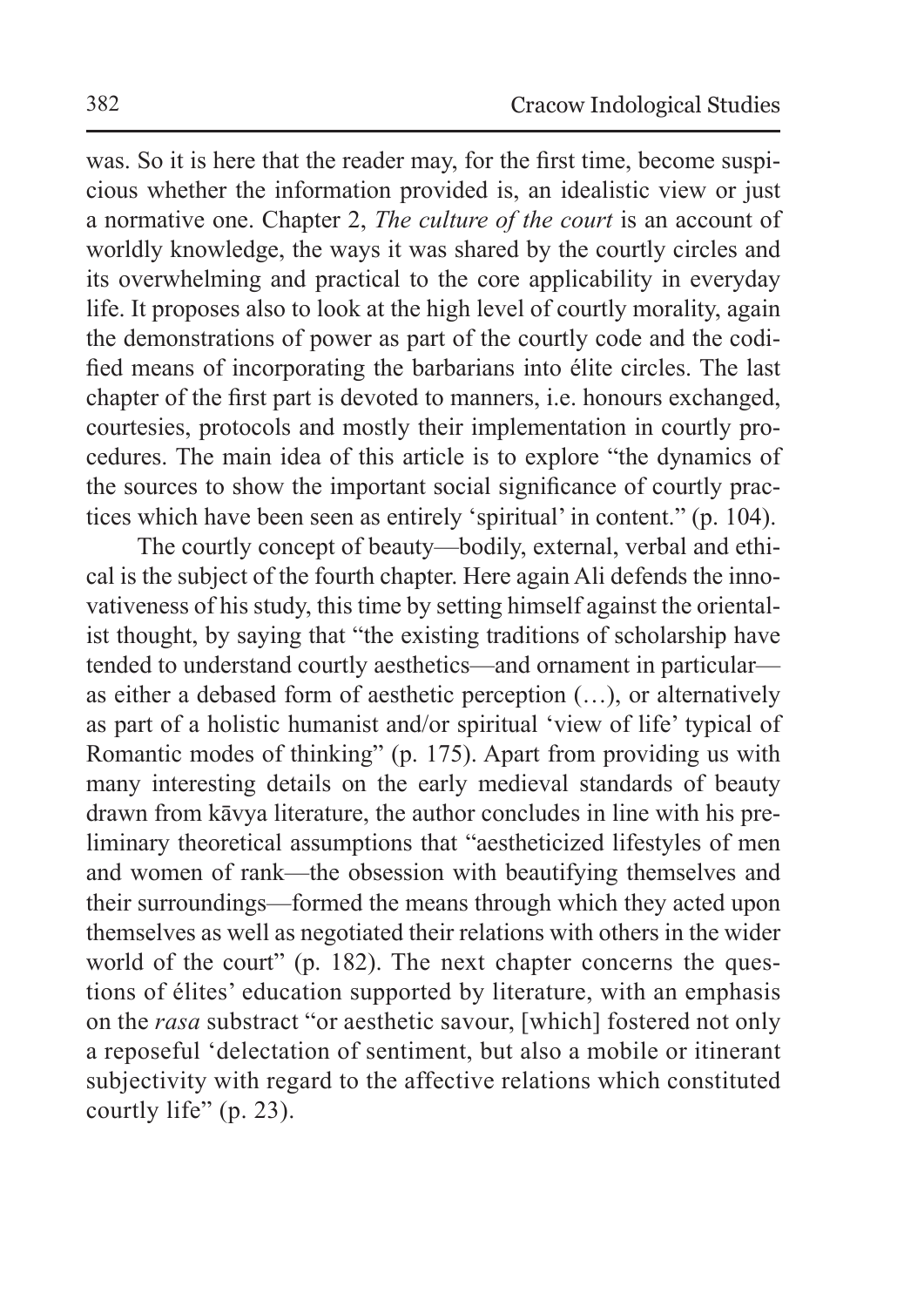The last two chapters, also the shortest, of the volume concern the questions of love. Chapter 6, *Courtship and the royal household*, focuses on the sexual relationships of courtly, as well as urban, society. In the last chapter, *Anxiety and romance in court society*, devoted to the inner language of love, Ali argues that "through a close attention to the courtly commentary on erotic pleasure as well as to the language used to denote wider courtly affiliations, it is possible to show why erotic love remained the preferred topic of courtly poetry." And the reason of the courtly predilections for this subject, according to him, is that "people at court preferred to 'think' about wider social relationships through the world of erotic love." (pp. 234–235).

An easy-to-read narrative follows quite a heavy theoretical introduction. Therefore, at first sight the structure of the book seems stunning and can make the reader suspicious of its academic value. One receives almost a complete picture of the social courtly society of the distant world, noteworthily based only on *kāvya* literature, including the epigraphical inscriptions. How is it possible to reconstruct such a picture with no use of proper historiographical and archeological evidence? More so, being aware of the post-modern criticism of history writing—would it be feasible even with such "serious" proofs? Risky and controversial as it may appear, I find the author's concept of the book justified by the fact that it serves to lay the ground.

Although a few years have passed since the book was released, it is still useful in the sense that it encourages scholars dealing with pre-modern India to proceed with non-standard methods required by the nature of the sources. Considering that the aim is to fill a gap in the picture of Indian past, Ali's book proves useful and inspiring in spite of the method that may still be controversial not only from the point of view of conservative scholars. Apart from the theoretical introduction, the whole text reads smoothly, sometimes too smoothly, and leaves us anxious as to whether such a ceaseless narrative is indeed possible and reliable. But Daud Ali constantly reminds us that this book is a kind of primer. And the picture he draws should serve as a starting point or reference to further, more detailed research. In this matter